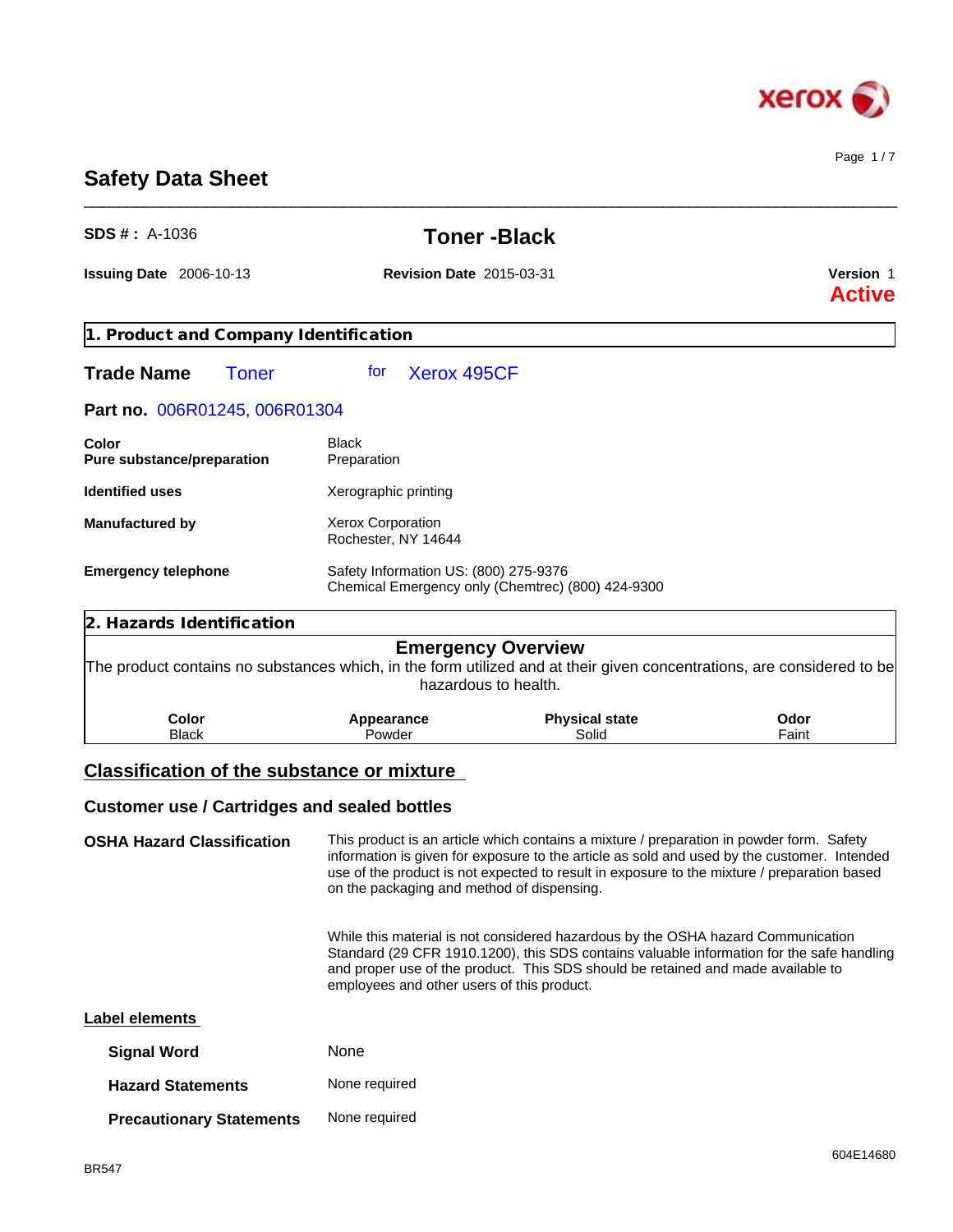

## **Potential Health Effects**

| <b>Principle Routes of Exposure</b>  | Inhalation                                                                                                                                                                   |
|--------------------------------------|------------------------------------------------------------------------------------------------------------------------------------------------------------------------------|
| <b>Acute toxicity</b>                |                                                                                                                                                                              |
| Eyes                                 | No known effect                                                                                                                                                              |
| <b>Skin</b>                          | No known effect                                                                                                                                                              |
| <b>Inhalation</b>                    | No known effect                                                                                                                                                              |
| <b>Ingestion</b>                     | No known effect                                                                                                                                                              |
| <b>Chronic effects</b>               |                                                                                                                                                                              |
| <b>Main symptoms</b>                 | Overexposure may cause:                                                                                                                                                      |
|                                      | mild respiratory irritation similar to nuisance dust.                                                                                                                        |
| <b>Aggravated medical conditions</b> | None under normal use conditions                                                                                                                                             |
| <b>Environmental hazard</b>          | The environmental impact of this product has not been fully investigated. However, this<br>preparation is not expected to present significant adverse environmental effects. |
|                                      |                                                                                                                                                                              |

# 3. Composition/Information on Ingredients

| <b>Chemical Name</b> | <b>CAS-No</b> | Weight % |
|----------------------|---------------|----------|
| Resin                | 115231-88-4   | 80-90    |
| Carbon Black         | 1333-86-4     | 7-12     |
| Polypropylene wax    | 9003-07-0     |          |
| Metal Complex Dye    | 109125-50-0   |          |

## 4. First Aid Measures

| <b>General advice</b>             | For external use only. When symptoms persist or in all cases of doubt seek medical advice.<br>Show this material safety data sheet to the doctor in attendance. |
|-----------------------------------|-----------------------------------------------------------------------------------------------------------------------------------------------------------------|
| Eye contact                       | Immediately flush with plenty of water. After initial flushing, remove any contact lenses and<br>continue flushing for at least 15 minutes                      |
| <b>Skin contact</b>               | Wash skin with soap and water                                                                                                                                   |
| <b>Inhalation</b>                 | Move to fresh air                                                                                                                                               |
| Ingestion                         | Rinse mouth with water and afterwards drink plenty of water or milk                                                                                             |
| Notes to physician                | Treat symptomatically                                                                                                                                           |
| <b>Protection of first-aiders</b> | No special protective equipment required                                                                                                                        |
|                                   |                                                                                                                                                                 |

# 5. Fire-Fighting Measures

| <b>Flammable properties</b>    | Not flammable. Will not readily ignite                            |
|--------------------------------|-------------------------------------------------------------------|
| <b>Flash point</b>             | Not applicable                                                    |
| Suitable extinguishing media   | Use water spray or fog; do not use straight streams, Foam         |
| Unsuitable extinguishing media | Do not use a solid water stream as it may scatter and spread fire |
|                                |                                                                   |

**Specific hazards arising from the chemical**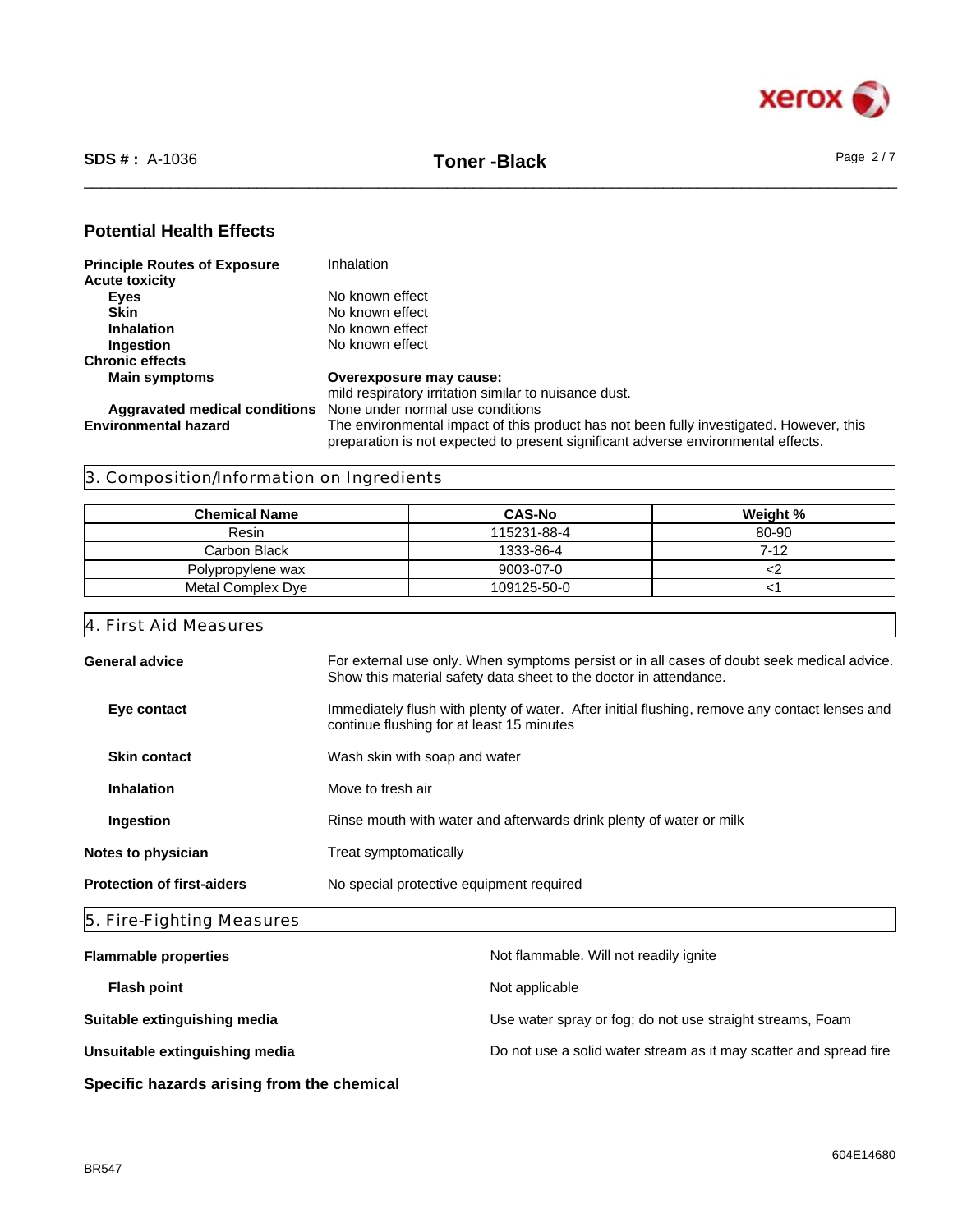

\_\_\_\_\_\_\_\_\_\_\_\_\_\_\_\_\_\_\_\_\_\_\_\_\_\_\_\_\_\_\_\_\_\_\_\_\_\_\_\_\_\_\_\_\_\_\_\_\_\_\_\_\_\_\_\_\_\_\_\_\_\_\_\_\_\_\_\_\_\_\_\_\_\_\_\_\_\_\_\_\_\_\_\_\_\_\_\_\_\_\_\_\_\_ **SDS # :** A-1036 **Toner -Black** Page 3 / 7

| <b>Hazardous combustion products</b>    | Hazardous decomposition products due to incomplete                                                                                   |
|-----------------------------------------|--------------------------------------------------------------------------------------------------------------------------------------|
|                                         | combustion                                                                                                                           |
|                                         | Carbon oxides                                                                                                                        |
|                                         | Nitrogen oxides (NOx)                                                                                                                |
| <b>Explosion Data</b>                   |                                                                                                                                      |
| <b>Sensitivity to Mechanical Impact</b> | Not impact sensitive                                                                                                                 |
| <b>Sensitivity to Static Discharge</b>  | Fine dust dispersed in air, in sufficient concentrations, and in the<br>presence of an ignition source is a potential dust explosion |
|                                         | hazard                                                                                                                               |
|                                         |                                                                                                                                      |

#### **Protective Equipment and Precautions for Firefighters**

In the event of fire and/or explosion do not breathe fumes. Wear fire/flame resistant/retardant clothing. Use self-contained pressure-demand breathing apparatus if needed to prevent exposure to smoke or airborne toxins.

| 6. Accidental Release Measures                  |                                                                                                                                                                              |  |  |
|-------------------------------------------------|------------------------------------------------------------------------------------------------------------------------------------------------------------------------------|--|--|
| <b>Personal Precautions</b>                     | Avoid breathing dust                                                                                                                                                         |  |  |
| <b>Environmental Precautions</b>                | No special environmental precautions required                                                                                                                                |  |  |
| <b>Methods for containment</b>                  | Prevent dust cloud                                                                                                                                                           |  |  |
| Methods for cleaning up                         | Prevent dust cloud. Sweep up or vacuum up spillage and collect in suitable container for<br>disposal. Use non-sparking tools and equipment.                                  |  |  |
| <b>Other Information</b>                        | The environmental impact of this product has not been fully investigated. However, this<br>preparation is not expected to present significant adverse environmental effects. |  |  |
| 7. Handling and Storage                         |                                                                                                                                                                              |  |  |
| Advice on safe handling                         | Handle in accordance with good industrial hygiene and safety practice<br>Avoid dust accumulation in enclosed space<br>Prevent dust cloud                                     |  |  |
| <b>Technical measures/Storage</b><br>conditions | Keep container tightly closed in a dry and well-ventilated place<br>Store at room temperature                                                                                |  |  |
| <b>Hygiene measures</b>                         | None under normal use condtions                                                                                                                                              |  |  |
| 8. Exposure Controls/Personal Protection        |                                                                                                                                                                              |  |  |

## **Exposure guidelines Product information**

| <b>ACGIH TLV TWA</b>        | 10 mg/m <sup>3</sup> (inhalable particles) |
|-----------------------------|--------------------------------------------|
| <b>ACGIH TLV TWA</b>        | 3 mg/m <sup>3</sup> (respirable dust)      |
| <b>OSHA PEL TWA</b>         | 15 mg/m <sup>3</sup> (total dust)          |
| <b>OSHA PEL TWA</b>         | 5 mg/m <sup>3</sup> (respirable dust)      |
| <b>Xerox Exposure Limit</b> | $2.5 \text{ mg/m}^3$ (total dust)          |
| <b>Xerox Exposure Limit</b> | $0.4 \text{ mg/m}^3$ (respirable dust)     |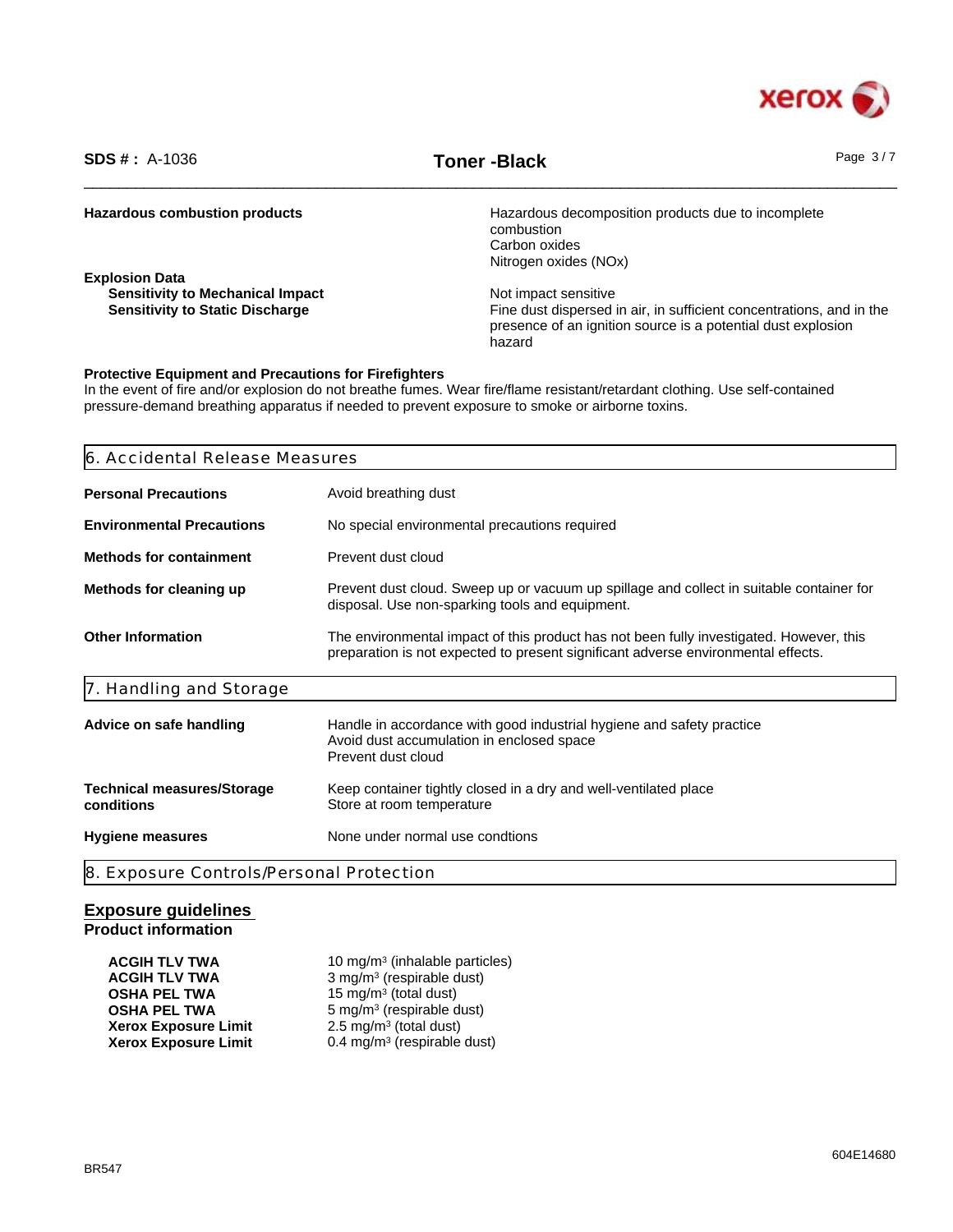

\_\_\_\_\_\_\_\_\_\_\_\_\_\_\_\_\_\_\_\_\_\_\_\_\_\_\_\_\_\_\_\_\_\_\_\_\_\_\_\_\_\_\_\_\_\_\_\_\_\_\_\_\_\_\_\_\_\_\_\_\_\_\_\_\_\_\_\_\_\_\_\_\_\_\_\_\_\_\_\_\_\_\_\_\_\_\_\_\_\_\_\_\_\_ **SDS # :** A-1036 **Toner -Black** Page 4 / 7

## **Other Information**

The results obtained from a Xerox sponsored Chronic Toner Inhalation Study demonstrated no lung changes in rats for the lowest (1 mg/m<sup>3</sup> ) exposure level (the level most relevant to potential human exposure). A very slight degree of fibrosis was noted in 25% of animals at the middle (4mg/m<sup>3</sup>) exposure level, while a slight degree of fibrosis was noted in all the animals at the highest (16 mg/m<sup>3</sup> ) exposure level. These findings are attributed to "lung overloading", a generic response to excessive amounts of any dust retained in the lungs for a prolonged period. This study was conducted using a special test toner to comply with an EPA testing protocol.

## **Occupational Exposure Controls**

| <b>Engineering measures</b> | None under normal use conditions |  |
|-----------------------------|----------------------------------|--|
|-----------------------------|----------------------------------|--|

## **Personal Protective Equipment**

### **Customer use / Cartridges and sealed bottles**

| <b>Respiratory protection</b> | No special protective equipment required |
|-------------------------------|------------------------------------------|
| <b>Eye/Face protection</b>    | No special protective equipment required |
| Skin and body protection      | No special protective equipment required |
| <b>Hand protection</b>        | No special protective equipment required |

## 9. Physical and Chemical Properties

| Appearance<br><b>Odor threshold</b><br>рH<br><b>Flash point</b> | Powder<br>Not applicable<br>Not applicable<br>Not applicable |                                              | Odor<br><b>Physical state</b><br>Color<br><b>Boiling</b> | Faint<br>Solid<br>Black<br>Not applicable                                                    |
|-----------------------------------------------------------------|--------------------------------------------------------------|----------------------------------------------|----------------------------------------------------------|----------------------------------------------------------------------------------------------|
| <b>Softening point</b>                                          | 49 - 60 °C / 120 - 140 °F                                    |                                              | point/range<br><b>Autoignition</b><br>temperature        | Not applicable                                                                               |
| <b>Flammability Limits in Air</b>                               |                                                              | Not applicable                               |                                                          |                                                                                              |
| <b>Explosive properties</b>                                     |                                                              | source is a potential dust explosion hazard. |                                                          | Fine dust dispersed in air, in sufficient concentrations, and in the presence of an ignition |
| Vapor pressure                                                  |                                                              | Not applicable                               |                                                          |                                                                                              |
| Vapor density                                                   |                                                              | Not applicable                               |                                                          |                                                                                              |
| <b>Water solubility</b>                                         |                                                              | Negligible                                   |                                                          |                                                                                              |
| <b>Viscosity</b>                                                |                                                              | Not applicable                               |                                                          |                                                                                              |
| <b>Partition coefficient</b>                                    |                                                              | Not applicable                               |                                                          |                                                                                              |
| <b>Evaporation rate</b>                                         |                                                              | Not applicable                               |                                                          |                                                                                              |
| Melting point/range                                             |                                                              | Not determined                               |                                                          |                                                                                              |
| <b>Freezing point</b>                                           |                                                              | Not applicable                               |                                                          |                                                                                              |
| <b>Decomposition temperature</b>                                |                                                              | Not determined                               |                                                          |                                                                                              |
| <b>Specific gravity</b>                                         |                                                              | $\sim$                                       |                                                          |                                                                                              |

## 10. Stability and Reactivity

**Reactivity Reactivity No dangerous reaction known under conditions of normal use**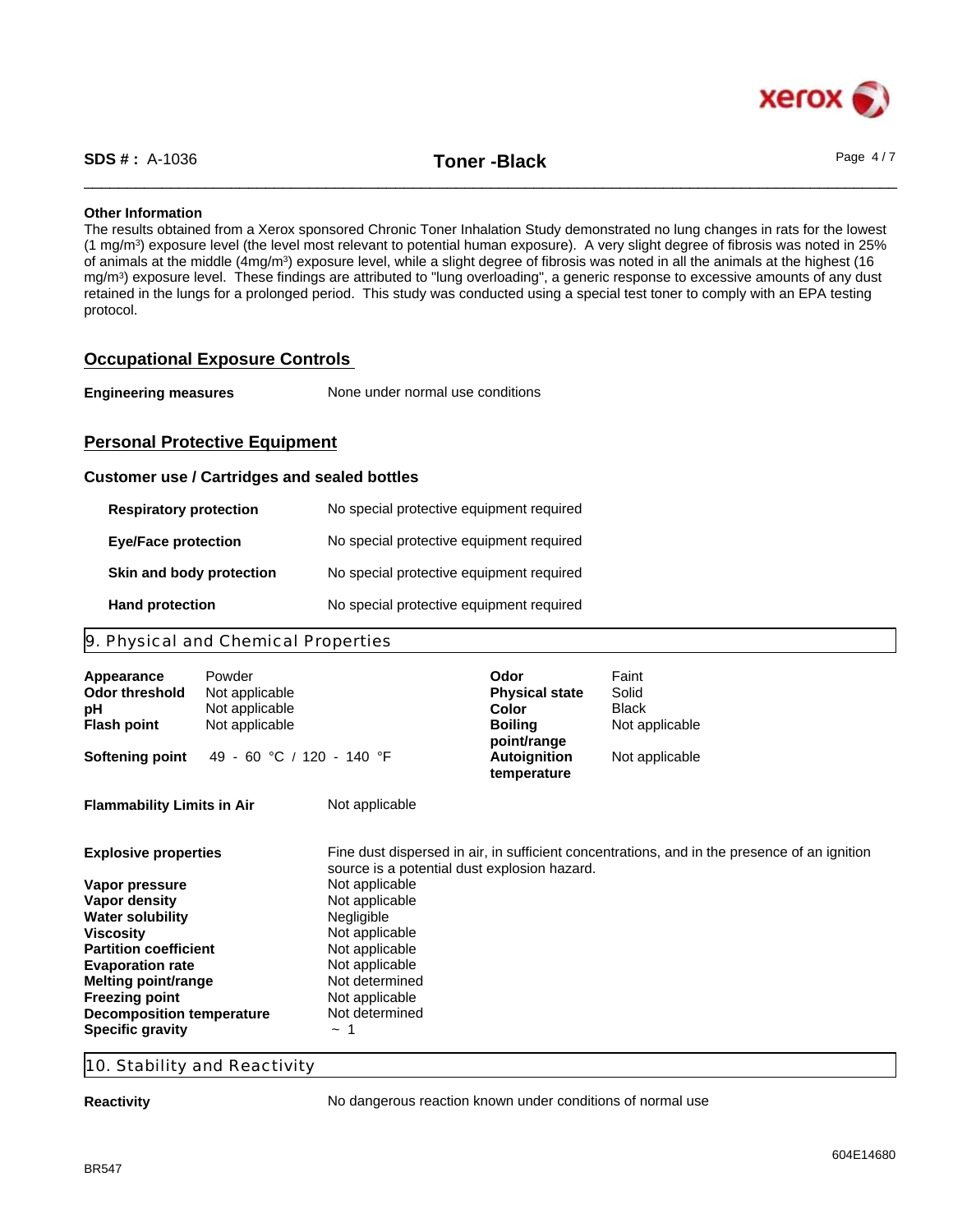

| <b>SDS #: A-1036</b>                                                       | <b>Toner-Black</b>                                                                                                                                                | Page $5/7$ |
|----------------------------------------------------------------------------|-------------------------------------------------------------------------------------------------------------------------------------------------------------------|------------|
| <b>Stability</b>                                                           | Stable under normal conditions                                                                                                                                    |            |
| Incompatible products                                                      | None                                                                                                                                                              |            |
| <b>Conditions to Avoid</b>                                                 | Prevent dust cloud<br>Fine dust dispersed in air, in sufficient concentrations, and in the presence of an ignition<br>source is a potential dust explosion hazard |            |
| Hazardous Decomposition Products None under normal use                     |                                                                                                                                                                   |            |
| Hazardous polymerization does not occur<br><b>Hazardous polymerization</b> |                                                                                                                                                                   |            |
| <b>Hazardous reactions</b>                                                 | None under normal processing                                                                                                                                      |            |
| 11. Toxicological Information                                              |                                                                                                                                                                   |            |

The toxicity data noted below is based on the test results of similar reprographic materials.

## **Acute toxicity**

| NUULU LUAIVILY                |                                                                                      |                                              |            |
|-------------------------------|--------------------------------------------------------------------------------------|----------------------------------------------|------------|
| <b>Product information</b>    |                                                                                      |                                              |            |
| <b>Irritation</b>             |                                                                                      | No skin irritation, No eye irritation        |            |
| LD50 Oral                     | $> 5$ g/kg (rat)                                                                     |                                              |            |
| LD50 Dermal                   | $> 5$ g/kg (rabbit)                                                                  |                                              |            |
| <b>LC50 Inhalation:</b>       |                                                                                      | $> 5$ mg/L (rat, 4 hr)                       |            |
| <b>Eyes</b>                   | No known effect                                                                      |                                              |            |
| <b>Skin</b>                   | No known effect                                                                      |                                              |            |
| <b>Inhalation</b>             | No known effect                                                                      |                                              |            |
| Ingestion                     | No known effect                                                                      |                                              |            |
| <b>Chronic toxicity</b>       |                                                                                      |                                              |            |
| <b>Product information</b>    |                                                                                      |                                              |            |
| <b>Chronic effects</b>        |                                                                                      | No known effects under normal use conditions |            |
| <b>Main symptoms</b>          | <b>Overexposure may cause:</b> mild respiratory irritation similar to nuisance dust. |                                              |            |
| Aggravated medical conditions | None under normal use conditions                                                     |                                              |            |
| Carcinogenicity               |                                                                                      | See "Other Information" in this section.     |            |
| <b>Chemical Name</b>          |                                                                                      | <b>IARC</b>                                  | <b>NTP</b> |
| Carbon Black                  |                                                                                      | 2B                                           |            |

## **Other information**

The IARC (International Agency for Research on Cancer) has listed carbon black as "possibly carcinogenic to humans". The classification is based on studies evaluating pure, "free" carbon black. In contrast, toner is a formulation composed of specially prepared polymer and a small amount of carbon black (or other pigment). In the process of making toner, the small amount of carbon black becomes encapsulated within a matrix. Xerox has performed extensive testing of toner, including a chronic bioassay (test for potential carcinogenicity). Exposure to toner did not produce evidence of cancer in exposed animals. The results were submitted to regulatory agencies and published extensively.

## **Other toxic effects**

| Product information         |                                          |
|-----------------------------|------------------------------------------|
| <b>Sensitization</b>        | No sensitization responses were observed |
| <b>Mutagenic effects</b>    | Not mutagenic in AMES Test               |
| <b>Target organ effects</b> | None known                               |
| Other adverse effects       | None known                               |
| <b>Aspiration Hazard</b>    | Not applicable                           |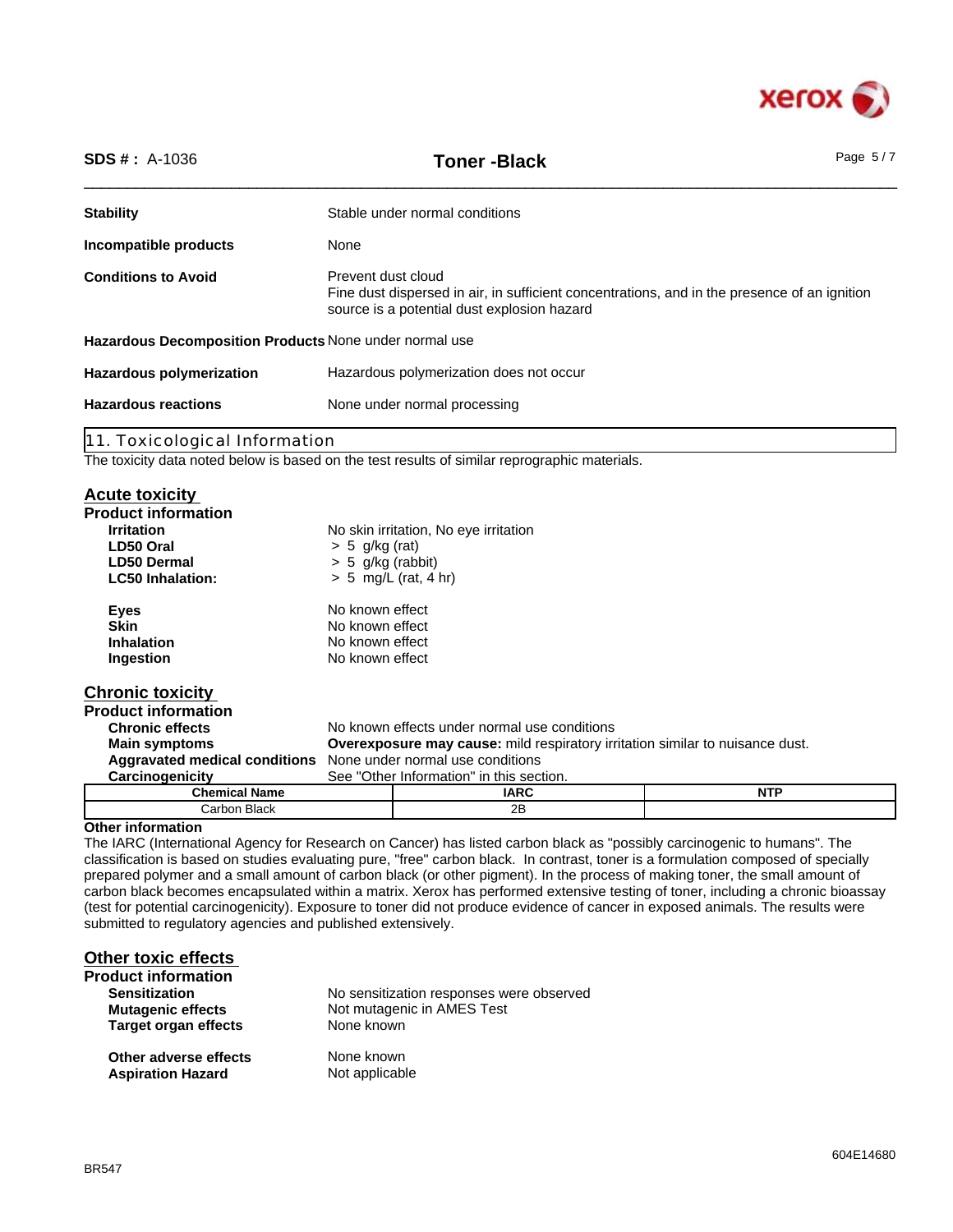

\_\_\_\_\_\_\_\_\_\_\_\_\_\_\_\_\_\_\_\_\_\_\_\_\_\_\_\_\_\_\_\_\_\_\_\_\_\_\_\_\_\_\_\_\_\_\_\_\_\_\_\_\_\_\_\_\_\_\_\_\_\_\_\_\_\_\_\_\_\_\_\_\_\_\_\_\_\_\_\_\_\_\_\_\_\_\_\_\_\_\_\_\_\_ **SDS # :** A-1036 **Toner -Black** Page 6 / 7

### 12. Ecological Information

#### **Ecotoxicity**

The environmental impact of this product has not been fully investigated. However, this preparation is not expected to present significant adverse environmental effects.

| 13. Disposal Considerations   |                                                                                                                                                                                                                                                                                                                                                                                                                                                                                                                                |
|-------------------------------|--------------------------------------------------------------------------------------------------------------------------------------------------------------------------------------------------------------------------------------------------------------------------------------------------------------------------------------------------------------------------------------------------------------------------------------------------------------------------------------------------------------------------------|
| Waste Disposal Methods        | This material, as supplied, is not a hazardous waste according to Federal regulations (40<br>CFR 261). This material could become a hazardous waste if it is mixed with or otherwise<br>comes in contact with a hazardous waste, if chemical additions are made to this material, or<br>if the material is processed or otherwise altered. Consult 40 CFR 261 to determine whether<br>the altered material is a hazardous waste. Consult the appropriate state, regional, or local<br>regulations for additional requirements. |
| <b>Contaminated packaging</b> | Dispose of in accordance with local regulations.                                                                                                                                                                                                                                                                                                                                                                                                                                                                               |
| 14. Transport Information     |                                                                                                                                                                                                                                                                                                                                                                                                                                                                                                                                |

**Note** This material is not subject to regulation as a hazardous material for shipping.

| 15. Regulatory Information |  |
|----------------------------|--|
|                            |  |

## **OSHA Regulatory Status**

This product is an article which contains a mixture / preparation in powder form. Safety information is given for exposure to the article as sold and used by the customer. Intended use of the product is not expected to result in exposure to the mixture / preparation based on the packaging and method of dispensing.

While this material is not considered hazardous by the OSHA hazard Communication Standard (29 CFR 1910.1200), this SDS contains valuable information for the safe handling and proper use of the product. This SDS should be retained and made available to employees and other users of this product.

#### **International Inventories**

| <b>TSCA</b>     | Complies |
|-----------------|----------|
| <b>DSL/NDSL</b> | Complies |

# **U.S. Federal Regulations**

## **SARA 313**

Section 313 of Title III of the Superfund Amendments and Reauthorization Act of 1986 (SARA). This product does not contain any chemicals which are subject to the reporting requirements of the Act and Title 40 of the Code of Federal Regulations, Part 372. **Clean Water Act**

This product is not regulated as a pollutant pursuant to the Clean Water Act (40 CFR 122.21 and 40 CFR 122.42).

**Clean Air Act, Section 112 Hazardous Air Pollutants (HAPs) (see 40 CFR 61)**

This product is not regulated as a hazardous air pollutant (HAPS) under Section 112 of the Clean Air Act Amendments of 1990. **CERCLA**

This material, as supplied, does not contain any substances regulated as hazardous substances under the Comprehensive Environmental Response Compensation and Liability Act (CERCLA) (40 CFR 302) or the Superfund Amendments and Reauthorization Act (SARA) (40 CFR 355). There may be specific reporting requirements at the local, regional, or state level pertaining to releases of this material.

### **TSCA**

TSCA 12(b) does not apply to this product.